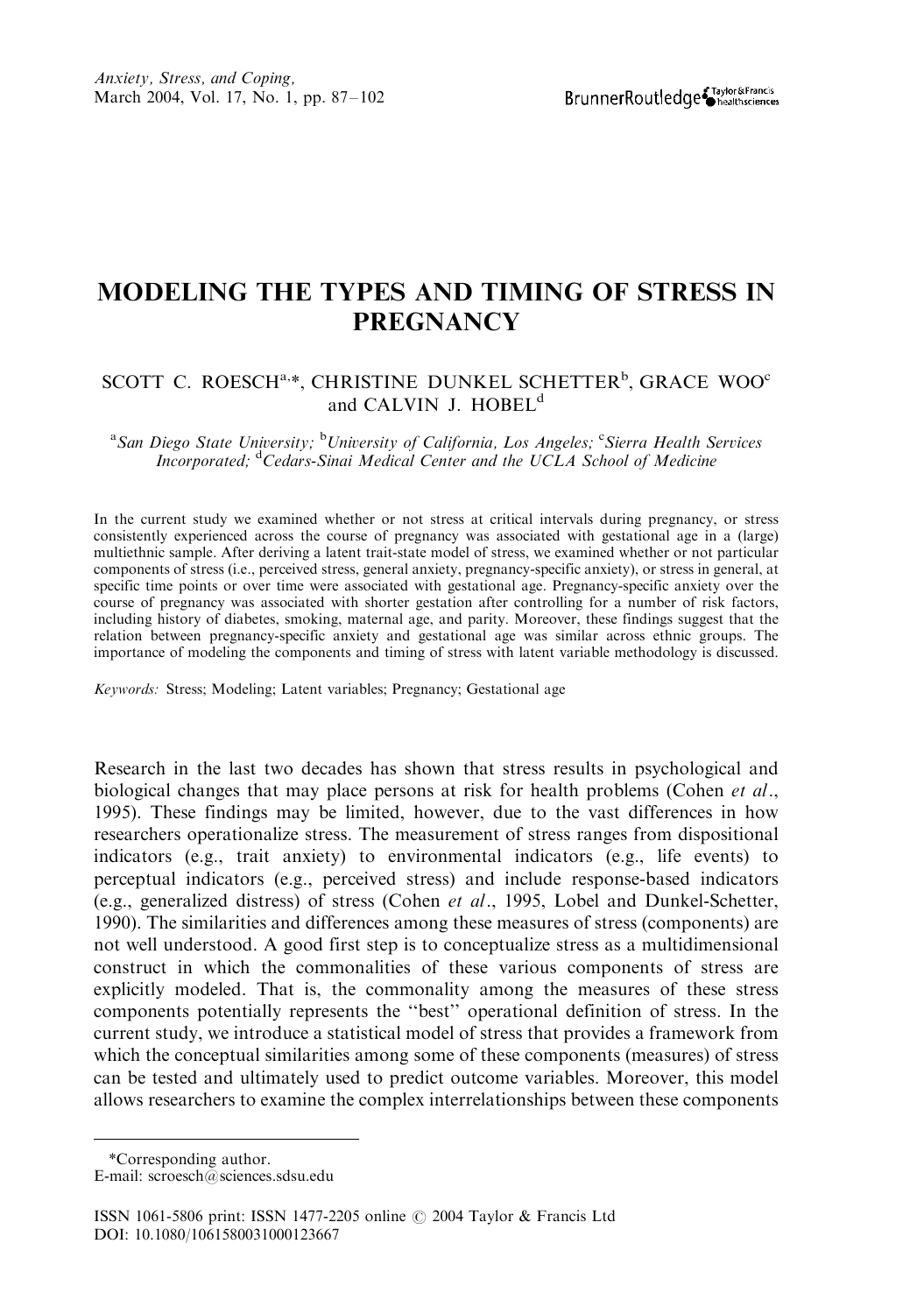of stress and the modeling of stress constructs overtime. Specifically, we examined the dynamic and stable properties of stress in the context of pregnancy.

A growing literature suggests that prenatal stress is associated with preterm delivery and shorter gestation (see Dunkel-Schetter et al., 2000; Hoffman and Hatch, 1996; Lobel, 1994; Paarlberg et al., 1995 for reviews; however, see e.g., Hoffman and Hatch, 2000), although not all studies have demonstrated this relationship (cf., Peacock et al., 1995). However, numerous issues that are key to clarifying these results remain understudied and unresolved. Here we consider (1) critical periods of vulnerability in the effects of stress during pregnancy and (2) particular components of stress that influence birth outcomes. Pregnancy is characterized by dynamic changes in both psychological and biological (e.g., neuroendocrine parameters) processes, and thus it is curious that researchers have largely ignored issues such as timing, sequence, and duration with respect to the pregnancy process. Moreover, it is unclear whether specific components of stress (e.g., life events, perceived stress, general anxiety, or pregnancyspecific anxiety) or stress in general (a composite of these stress measures) is a better predictor of birth outcomes.

The timing of stress in pregnancy has potentially profound implications for birth outcomes, but this issue is not well studied in humans (Dunkel-Schetter *et al.*, 2000; Wadhwa *et al.*, 1993). There is some evidence to suggest that stress late in pregnancy (third trimester), in comparison to early prenatal stress (second trimester), is more predictive of preterm delivery (see Hedegaard et al., 1993). Others, however, have found that stress during late second trimester and early third trimester was associated with decreases in gestational age (Rini et al., 1999; Wadhwa et al., 1993). Still others have found that increased stress at a single time point in the second trimester was associated with an increased risk of preterm delivery (Zambrana et al., 1997). It is quite possible that stress experienced throughout the course of pregnancy could also impact birth outcomes in a cumulative manner. Schneider and Coe (1993) have found that infant monkeys born to mothers exposed to stress throughout the course of pregnancy, in comparison to mothers who were exposed to one stressful event in midpregnancy, have infants with poorer motor abilities and more neuromotor problems. Because the overwhelming majority of stress and pregnancy studies have used cross-sectional rather than longitudinal designs (Lobel, 1994), meaningful comparisons of the effects of stress at different time points and across time points during pregnancy have been lacking.

As noted earlier, stress has been operationalized in pregnancy studies by a myriad of measures including various life events scores, perceived stress, trait anxiety, state anxiety, pregnancy-specific anxiety, and generalized distress. The majority of past research, however, has used measures of life event stress, trait anxiety, and state anxiety (see Lobel, 1994). Much of this past research suffers from methodological weaknesses and as a result the relation between stress and birth outcomes disappears when controlling for demographic variables and medical risk (Lobel, 1994). More recently, methodologically rigorous studies have found relations between specific components of stress and birth outcomes. For example, Wadhwa et al. (1993) found that fearof labor and fear of pregnancy outcome (indicators of pregnancy-specific anxiety) predicted shorter gestation, and Hedegaard *et al.* (1993) have shown that general distress is associated with shorter gestation and preterm delivery. The results of these and past studies suggest that the predictive ability of stress is dependent on the particular stress measure employed (see Lobel, 1994; Rini et al., 1999).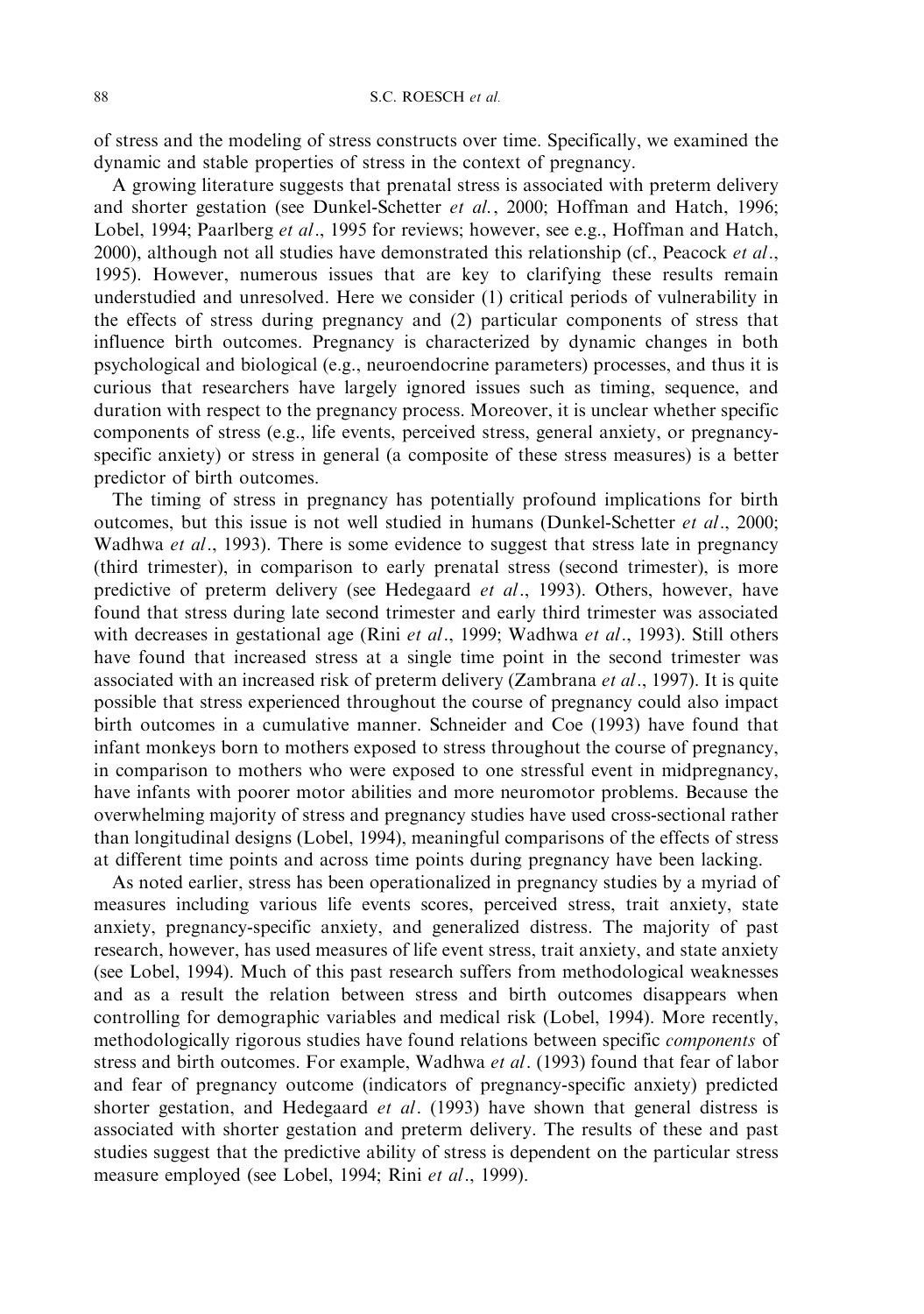#### MODELING STRESS 89

A promising approach involves the use of a multidimensional representation of general stress that incorporates the commonality among indicators of environmental (e.g., life events), perceptual (e.g., perceived stress), and response-based (e.g., anxiety) definitions of stress. These factors are being used with increasing frequency, and some researchers have begun to incorporate latent stress factors using structural equation modeling (e.g., Lobel and Dunkel-Schetter, 1990). Use of latent stress factors allows one to capture the common variance among indicators of stress (i.e., to develop a measurement model). A handful of studies have examined stress-birth outcome relations using latent representations of stress. Lobel *et al.*, 1992) defined stress using measures of chronic state anxiety, chronic perceived stress, and life event distress; this stress factor was a significant predictor of earlier delivery and lower birthweight. Zambrana et al. (1997) used measures of life events, life event distress, and perceived stress as indicators of stress, and this factor predicted shorter gestation in a cohort of 900 Mexican and Mexican-American women. Finally, Rini et al. (1999) used measures of state anxiety, fearof laborand delivery, and fear of pregnancy outcomes as indicators of stress, and this factor too predicted shorter gestation.

This latent variable methodology used in stress and pregnancy research, however, is not without problems. First, observed indicators of a latent stress factor vary from study to study and thus the latent stress factors, and the relations between these factors and birth outcomes, may not be directly comparable. Lobel et al. (1992) found that measures of perceived stress, state anxiety, and distress but not life event stress were indicative of a latent stress factor, whereas Zambrana et al.  $(1997)$  used life events, life event distress, and perceived stress as indicators of stress. Moreover, the indicators of stress used by Rini et al. (1999) did not overlap with the indicators used in the previous two studies. Second, these studies have not reported in full the unique relations between latent factors for the specific components of stress (e.g., perceived stress, anxiety, life events) and birth outcomes. Third, the factorial validity of stress constructs across ethnic groups has not been well established. Rather than assuming that stress is comparable across ethnic groups, the measurement properties should be examined such that cross-ethnic measurement equivalence precedes substantive comparisons between these groups.

In order to test for the possible impact of the nature of stress (i.e., general stress vs. components of stress) and the timing of stress (i.e., at specific time points vs. across time points), prospective longitudinal designs have been proposed. More recently, specific statistical models such as the latent trait-state model (LTS; e.g., Dumenci and Windle, 1996; Kenny and Zautra, 1995; Schmitt and Steyer, 1993) have been developed to assess these complex relations. Subsumed within the LTS model, latent factors representing various combinations of the nature and timing of stress can be derived. First, a factor representing general stress across time points can be created (referred to as  $\text{train}^1$  stress). Second, a factor representing general stress at each time point can be created (referred to as state stress). Third, factors representing specific components of stress across time points can be created (referred to as *trait-specific*<sup>2</sup> stress). Once these factors are

<sup>&</sup>lt;sup>1</sup> The term *trait* is not used in its traditional sense here. It does *not* refer to a stable personality characteristic as typically espoused by personality theorists. Rather, trait in this context refers to the cross-situational consistency with which one has responded on a state measure.

See footnote 1.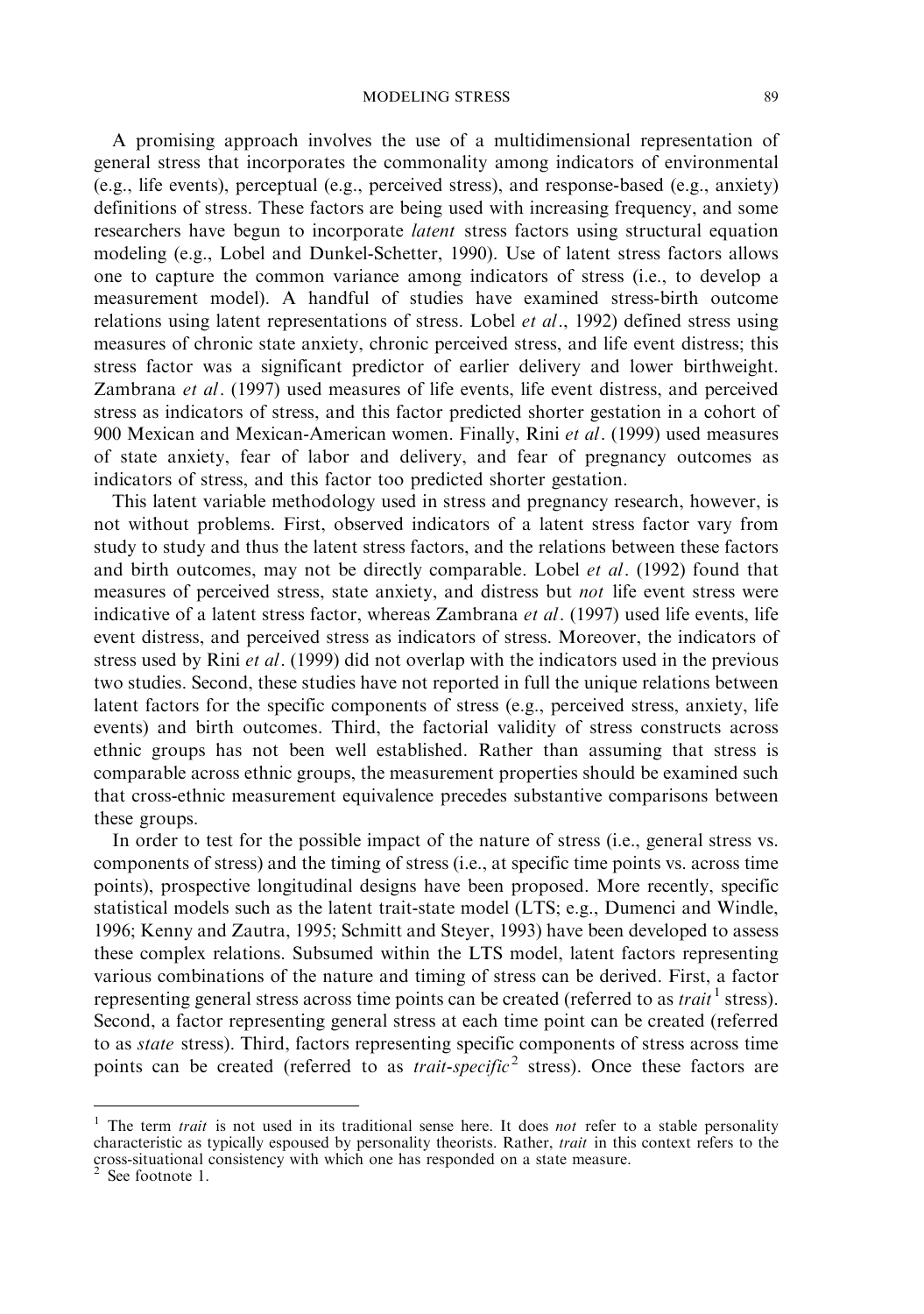derived, conventional confirmatory factor-analytic techniques are used to exam the validity of the measurement models.

A more detailed presentation of modeling longitudinal data in general and the LTS model in particular follows. We assessed stress with three different measures (Perceived Stress Scale [PSS], State Anxiety Inventory [STA], Pregnancy-Specific Anxiety Scale [PSA] at three different occasions during pregnancy. The first longitudinal model is referred to as the General State Stress Model (see Fig. 1). In this model the commonality of each stress measure at a specific time point is modeled (i.e., the commonality of perceived stress, state anxiety, and pregnancy-specific anxiety at Time 1, Time 2, and Time 3, respectively). These latent state factors, then, represent labile aspects of stress measures at each assessed point during the course of pregnancy. The second longitudinal model is referred to as the General Trait-State Stress Model (see Fig. 2). This model is represented by the general state stress factors from the previous model as well as a trait component that represents the dispositional nature of the stress measures (i.e., the commonality of perceived stress [PSS], state anxiety [STA], and pregnancy-specific anxiety [PSA] across the three time points). The third longitudinal model is referred to as the Trait-Specific Stress Model (see Fig. 3). This model is represented by a trait-specific component of stress that represents the dispositional but unique aspects of the individual stress measures (i.e., the commonality of perceived stress at Time 1, Time 2, and Time 3; and analogously for state anxiety and pregnancyspecific anxiety). By incorporating trait, trait-specific, and state factors into a single model, the LTS Model is realized (see Fig. 4). The previous models, then, are variants, and are actually subsumed within the broad framework of the LTS Model. Thus, each of these models (and other variants) was examined to determine which model best represents stress across time. Once the ''best-fitting'' model has been identified, the



FIGURE 1 General state stress model. PSS = Perceived Stress Scale; STAI = State Anxiety; PSA = Pregnancy-Specific Anxiety. Error terms are omitted for clarity.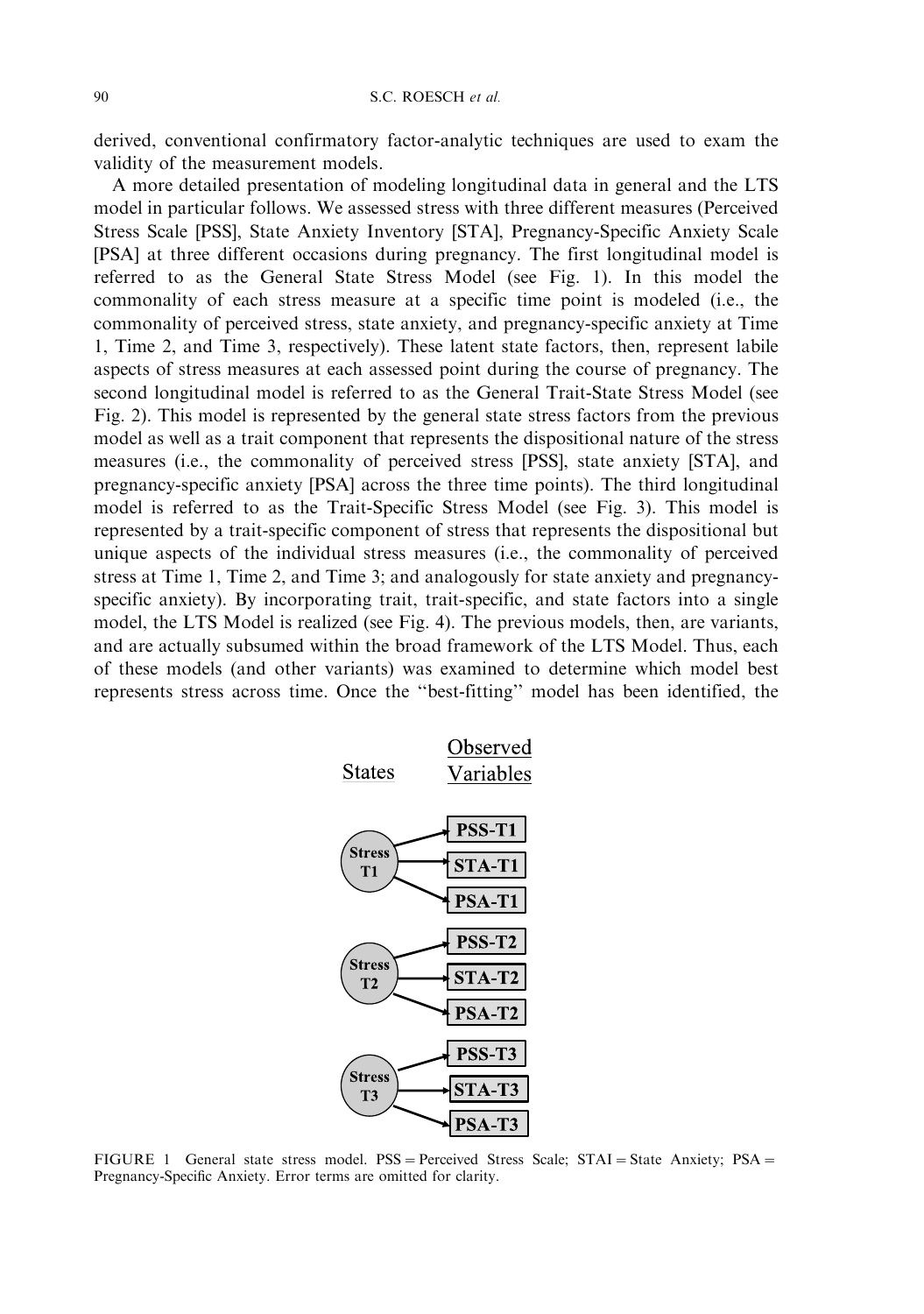

FIGURE 2 Trait-state model for general stress. PSS = Perceived Stress Scale; STAI = State Anxiety; PSA = Pregnancy-Specific Anxiety. Error terms are omitted for clarity.



FIGURE 3 Trait-specific stress model.  $PSS =$  Perceived Stress Scale;  $STAI = State$  Anxiety;  $PSA =$ Pregnancy-Specific Anxiety. Error terms are omitted for clarity.

latent factors of this model can be incorporated into a larger structural equation model to predict outcome variables, such as gestational age in pregnancy research.

The average length of gestation for pregnancy is 40 weeks, but babies who are born before 37 weeks completed gestation are more prone to neonatal complications. The risk increases as the duration of gestation decreases. Therefore, identifying variables associated with shorter gestation and preterm delivery is vitally important in reducing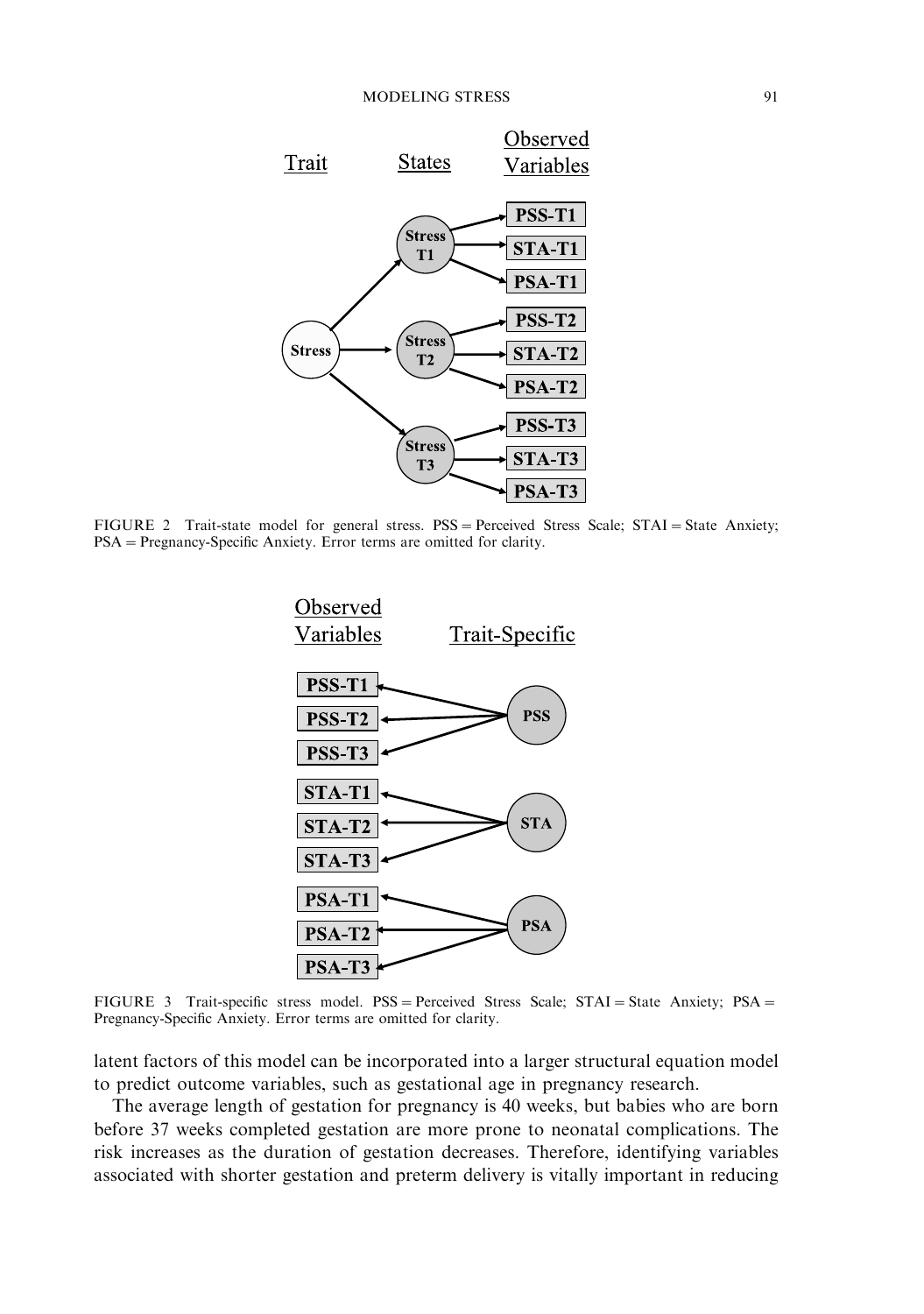

FIGURE 4 Full latent trait-state model for stress. PSS = Perceived Stress Scale; STAI = State Anxiety; PSA = Pregnancy-Specific Anxiety. Error terms are omitted for clarity.

indices of child morbidity and mortality as well as health care costs. This is particularly important in socioeconomically and racially disadvantaged women who have a higher incidence of infant mortality and morbidity and shorter gestations (see, e.g., Flack et al., 1995). Moreover, these individuals experience both a greater number of stressful events and increased levels of distress (Seguin et al., 1999).

Because psychosocial stress was linearly related to gestational age in past studies, and because high stress is hypothesized to be a risk factor for preterm delivery, gestational age was used as the focal birth outcome. Using the factors derived from the LTS model, we examined the nature and the timing of the relations between prenatal stress and gestational age. First, we evaluated whether trait, trait-specific, or state factor structures of stress best represented the data. We hypothesized that the full LTS model would best represent the stress measures. That is, we predicted that there would be enough commonality among the stress measures to develop a latent construct of general stress. However, we further predicted that there would be enough unique variance associated with each individual stress measure that latent factors that were trait-specific would be equally plausible. Second, we tested the relations between the stress factors of the best-fitting LTS model and gestational age. These relations were assessed after controlling for known risk factors. We hypothesized that general stress and each traitspecific stress factor would predict shorter gestations. Third, we simultaneously examined whether or not (a) the measurement properties of three stress instruments (PSS, STAI, PSA) were equivalent (i.e., cross-ethnic measurement equivalence) and (b) the stress-gestational age relation was consistent across three ethnic groups (crossethnic structural equivalence). Some researchers (e.g., Hoffman and Hatch, 1996) have suggested that United States ethnic groups experience stress to different degrees and that this could influence the magnitude of stress-birth outcome relations in some groups. Therefore, we hypothesized that stress-gestational age relations would be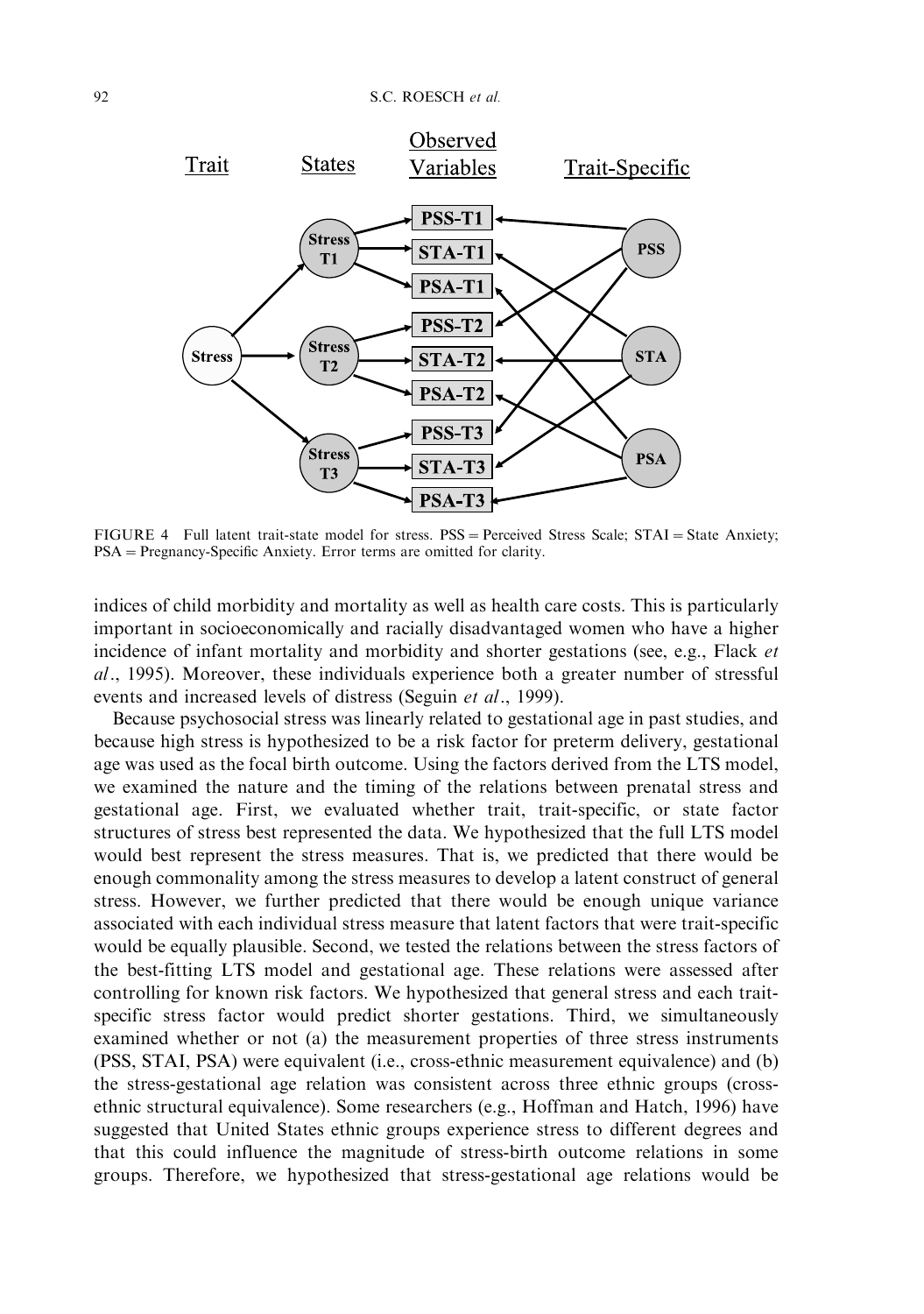stronger for both African-Americans and Latinas in comparison to Nonhispanic Whites.

# **METHOD**

# Recruitment and Study Participants

Participants consisted of a large sample of pregnant women ( $n = 688$ ) recruited from a health maintenance organization and a public clinic and private suites of a major metropolitan hospital in Los Angeles before their 20th week gestation. The larger study involved three prepartum interviews and three prepartum administrations of standardized psychological instruments, along with assessments of medical records for birth outcomes and physiological measures.

Patients that were less than 18 years of age ( $n = 17$ ), had a stillborn birth ( $n = 6$ ), had a multiple gestation birth ( $n = 3$ ), quit after consenting to participate ( $n = 26$ ), did not have outcome (i.e., gestational age) data  $(n=53)$ , or did not have complete psychosocial data  $(n = 165)$  were excluded from the analysis. Four hundred and eighteen patients had complete birth outcome data and psychosocial data at all three time points, and comprised the analysis sample. When the analysis sample was compared to the group of individuals who quit after consenting to participate, did not have gestational age data, or did not have complete psychosocial data, few significant differences were found. With respect to demographic variables and sample characteristics, the individuals who dropped out of the study were significantly older than the analysis sample  $(M = 28.81 \text{ vs. } M = 27.73; p = 0.02)$ . However, the analysis sample had significantly ( $p < 0.05$ ) longer gestational ages ( $M = 39.56$  vs.  $M = 38.02$ ), experienced less state anxiety at time 1 ( $M = 2.15$  vs.  $M = 2.33$ ), perceived stress at time 2 ( $M = 2.34$ vs.  $M = 2.50$ , and pregnancy-specific anxiety at time 2 ( $M = 2.68$  vs.  $M = 3.02$ ).

The 418 patients for the analysis sample were comprised of 178 African-Americans (42.6%), 145 Latinos (34.7%), and 95 Nonhispanic Whites (22.7%). The sample was of low to moderate education level ( $M = 13.08$  years of education,  $SD = 2.35$ ), equally split on marital status (49.3% married and 50.7% single [either separated, divorced, or widowed]), and their mean annual family income was relatively low to moderate  $(24.4\%$  $\langle 1, 310, 000; 35.2\% 10, 000 \rangle$  to \$30,000; 17.9% \$30,001 to \$50,000; 22.5%  $>$  \$50,000). Medical data was obtained from medical records prenatally and after the delivery. With respect to parity, 37.6% of the patients were nulliparous (first delivery) and 62.4% were multiparous (previously delivered). The mean gestational age at birth was 39.56 weeks (range = 35.71 to 42.43;  $SD = 1.30$ ). The large majority (95.5%) of the analysis sample delivered at term.

#### Measures

Medical Risk A number of medical risk factors were examined in the current study. Thirty-seven conditions that tapped various risk factors were developed, based on previous research (e.g., Lobel et al., 1992, Zambrana et al., 1997). These included items from past obstetric/gynecological history (e.g., history of infertility), past medical history (e.g., diabetes), current pregnancy risk factors (e.g., incompetent cervix), and intrapartum complications (e.g., pyrexia). The most frequently occurring medical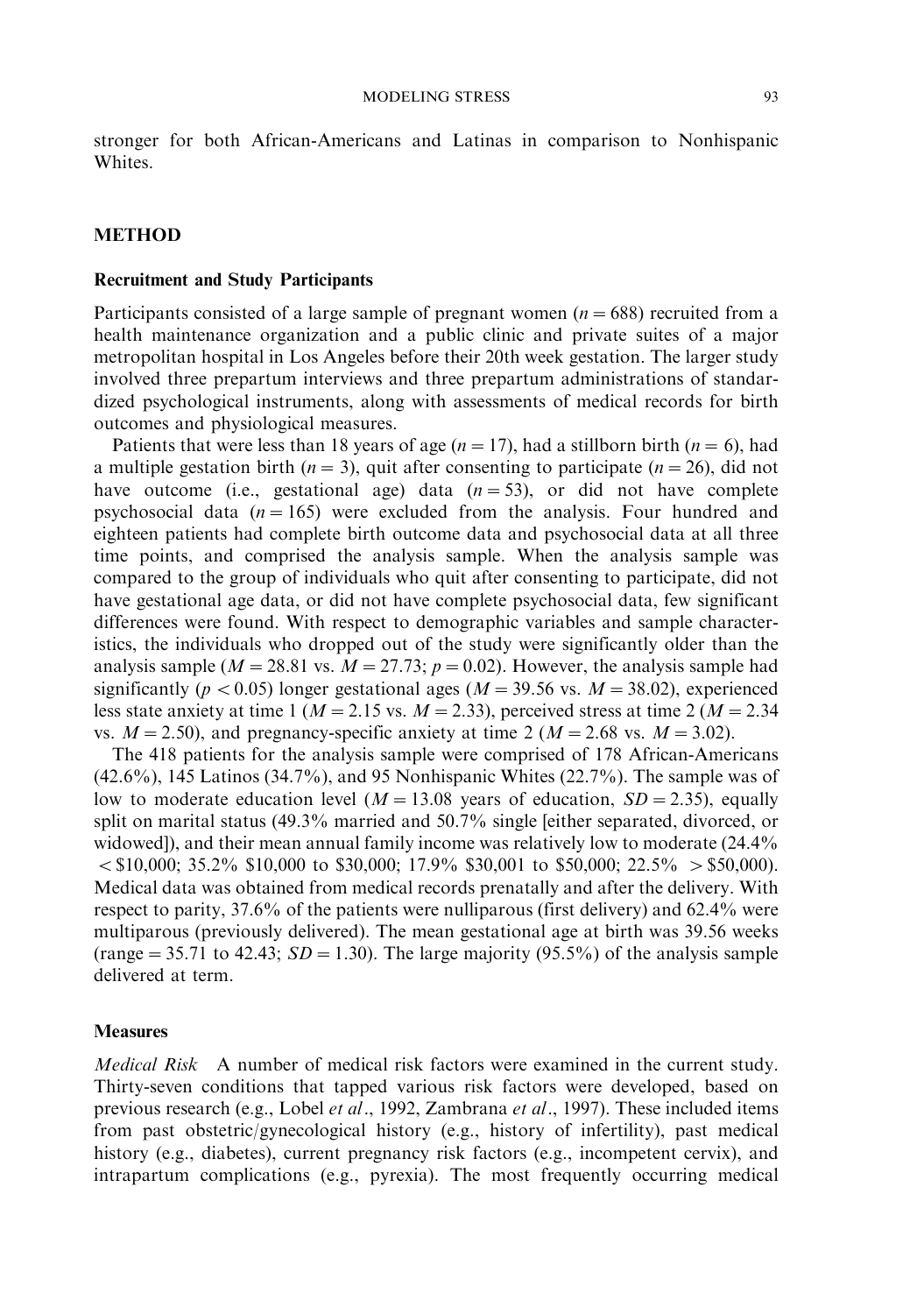conditions included women who had anemia (29.9%), vaginal infection (28.2%), history of gynecological surgeries (24.2%), flu syndrome (20.3%), low weight gain during the second trimester (20.1%), vaginal bleeding (19.6%), urinary tract infection (18.2), low body mass index (12.9%), pulmonary problems (11.3%), feverin pregnancy  $(10.2\%)$ , uterine anomaly  $(6.7\%)$ , previous preterm births  $(6.5\%)$ , hypertension  $(4.3\%)$ , and history of diabetes (3.8%). In addition, life style factors were also considered. Only 4.3% of the sample was currently smoking.

Perceived Stress (PSS) An 8-item abbreviated version of the Perceived Stress Scale was administered to assess general feelings of stress during pregnancy (Cohen et al., 1983). This scale measures the perceived unpredictability and uncontrollability of general stress. Specifically, this scale asks how often in the last month subjects were unable to control important things in their life, deal with daily hassles, cope with life changes, handle personal problems, control irritations, and overcome difficulties; they were also asked how often they felt that things ''were not going well'' and how often they were ''not on top of things.'' This instrument has been used in several studies with pregnant women (e.g., Lobel et al., 1992; Moore et al., 1991; Wadhwa et al., 1993). Responses were provided on a scale ranging from *never*  $(= 1)$  to *almost always*  $(= 5)$ . This scale was administered at the three time points. The mean, standard deviation, and Cronbach alpha coefficients for each time point were: (a) Time 1 ( $M = 2.44$ ;  $SD = 0.59$ ;  $\alpha = 0.81$ , (b) Time 2 (M = 2.34; SD = 0.61;  $\alpha = 0.84$ ), and (c) Time 3 (M = 2.24;  $SD = 0.64$ ;  $\alpha = 0.86$ ).

State Anxiety (STAI) A 10-item shortened version of the State-Trait Anxiety Inventory was used to assess subjective feelings of anxiety (Spielberger, 1983). This version of the instrument is psychometrically sound, can be used on repeated occasions, and has been used in previous pregnancy studies (see Istvan, 1986). Subjects are presented with a list of adjectives and asked to describe their feelings in the last few days. These adjectives include nervous, tense, jittery, and frightened. Responses were provided on a scale ranging from *not at all*  $(=1)$  to *very much always*  $(=4)$ . This scale was administered at the three time points. The mean, standard deviation, and Cronbach alpha coefficients for each time point was: (a) Time 1 ( $M = 2.14$ ;  $SD = 0.57$ ;  $\alpha = 0.85$ ), (b) Time 2 ( $M = 1.97$ ;  $SD = 0.56$ ;  $\alpha = 0.86$ ), and (c) Time 3 ( $M = 2.02$ ;  $SD = 0.56$ ;  $\alpha = 0.87$ ).

Pregnancy-Specific Anxiety (PSA) Four pregnancy-specific anxiety items were derived from a factor analysis of a larger pool of items that asked about pregnancyspecific affective states. Before responding to the mood adjectives, subjects were prompted that they would be talking about ''how they have felt about being pregnant'' in the past week. Specifically, subjects were asked to indicate how often they had felt anxious, concerned, afraid, and panicky in the past week. Responses were provided on a scale ranging from *not at all*  $(= 1)$  to *very much*  $(= 5)$ . These four items were similar to items from the STAI except they referred explicitly to this pregnancy and were contextspecific. These items were administered at the three time points. The mean, standard deviation, and Cronbach alpha coefficients for each time point was: (a) Time 1 ( $M =$ 2.82;  $SD = 0.88$ ;  $\alpha = 0.72$ ), (b) Time 2 ( $M = 2.65$ ;  $SD = 0.88$ ;  $\alpha = 0.71$ ), and (c) Time 3  $(M = 2.80; SD = 0.83; \alpha = 0.67).$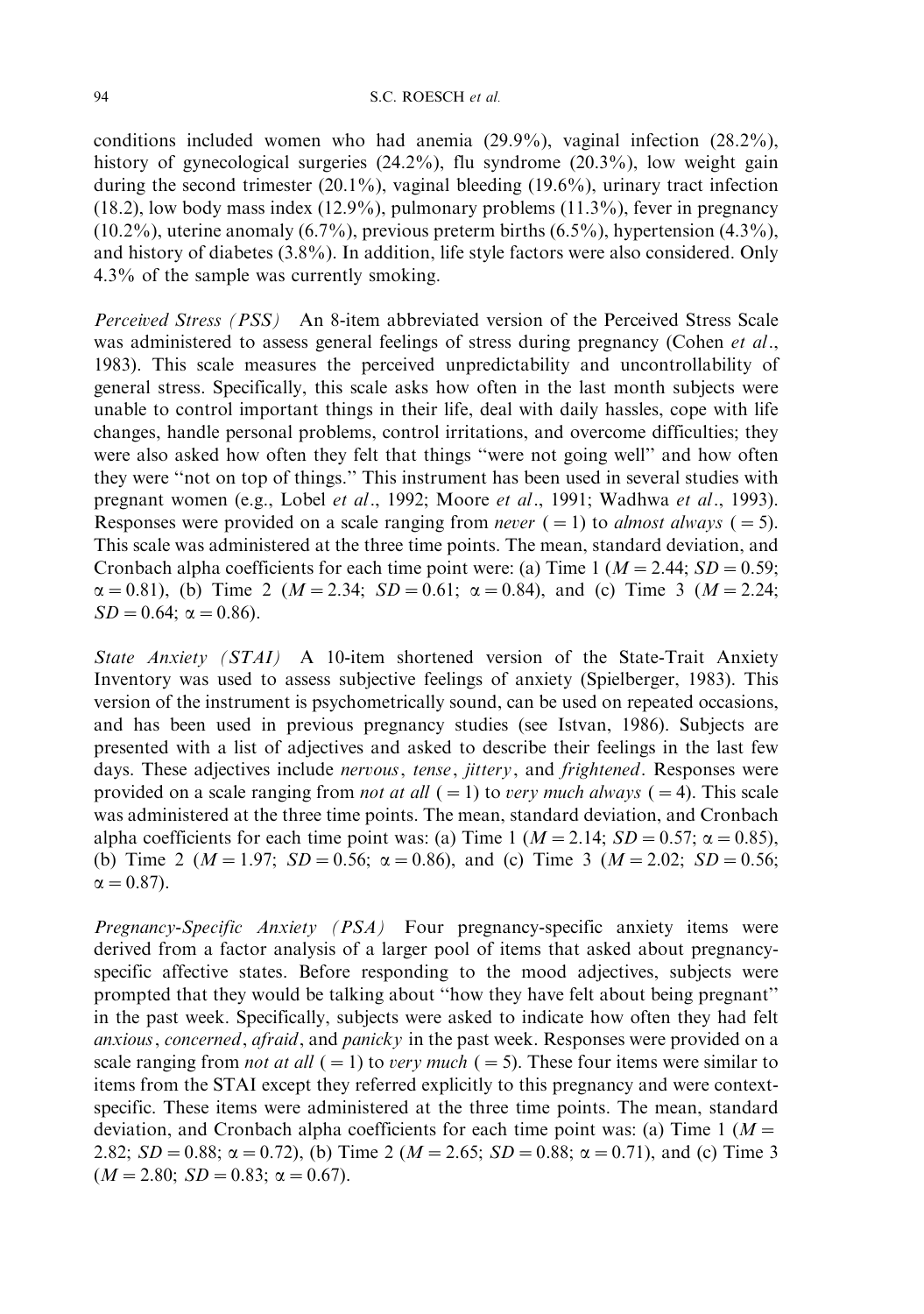# Procedure

Participants were assessed on three occasions during the second and third trimester of pregnancy: Time 1 ( $M = 18.39$  weeks,  $SD = 4.41$ ), Time 2 ( $M = 27.88$  weeks,  $SD =$ 3.29), and Time 3 ( $M = 35.80$  weeks,  $SD = 3.39$ ). During each assessment, participants completed questionnaires and then were interviewed in either English or Spanish by a trained interviewer. Sociodemographic data was collected at the first time period; the three stress measures were collected at all three time points; and the medical data was collected during and after pregnancy.

# **RESULTS**

# Model Testing Strategy<sup>3</sup>

Model testing was conducted in three phases. First, a series of LTS models was assessed to determine which factors (i.e., trait, trait-specific, and state) best represented the stress data. Once the ''best-fitting'' model was determined, gestational age was added to the model in phase 2 as the outcome variable. Also added at this step were direct paths from seven control variables (maternal age, years of education, annual family income, nulliparity, marital status, smoking behavior, and history of diabetes)<sup>4</sup> to gestational age and each stress factor.<sup>5</sup> In phase 3, a multigroup analysis was performed to examine the invariance of the factor loadings and factor variances/covariances (i.e., to establish cross-ethnic measurement equivalence) and the stress-gestational age paths across the three ethnic groups (to establish cross-ethnic structural equivalence). In all analyses, each stress index at each time point (e.g., PSS-Time 1) was used as an observed variable; there were nine observed stress variables.

#### Models to be Tested

In phase 1 of the data analysis, eight specific LTS models were tested and compared. Model 1 was the general LTS model represented by Fig. 4. The second model tested was the null or independence model, which specifies no relations among the observed variables. Model 3 was the General Stress Model, which specifies paths from a general stress factor to the nine observed variables; the individual stress measures at all three time points were hypothesized to load on the same stress factor. Model 4 tested the General State Stress Model in which factors were constructed to represent general state stress at time 1, time 2, and time 3 (see Fig. 1). Model 5 was the General Trait-State

<sup>&</sup>lt;sup>3</sup> Life events were measured in this study but were not modeled because of low correlations with the three other measures of stress (all  $rs < 0.15$ ). Moreover, these correlations varied by ethnicity further complicating the development of creating one latent stress factor with the four observed variables.

Maternal age, years of education, and annual family income were entered into the model as continuous variables. Marital status, nulliparity, smoking, and history of diabetes were dummy coded and entered into the model. Smoking was significantly associated with STA-Time 2,  $r(417) = 10$ ,  $p <$ 0.05) and STA-Time 3,  $r(417) = 0.12$ ,  $p < 0.05$ , whereas a history of diabetes was significantly related to gestational age,  $r(417) = -0.19$ ,  $p < 0.05$ . Because of these relations, we controlled for these two medical risk factors in models predicting gestational age.

 $<sup>5</sup>$  In order to completely partial out the impact of the seven control variables, one must also specify</sup> associations between the residuals of the stress factors and gestational age. We thank an anonymous reviewer for emphasizing this point.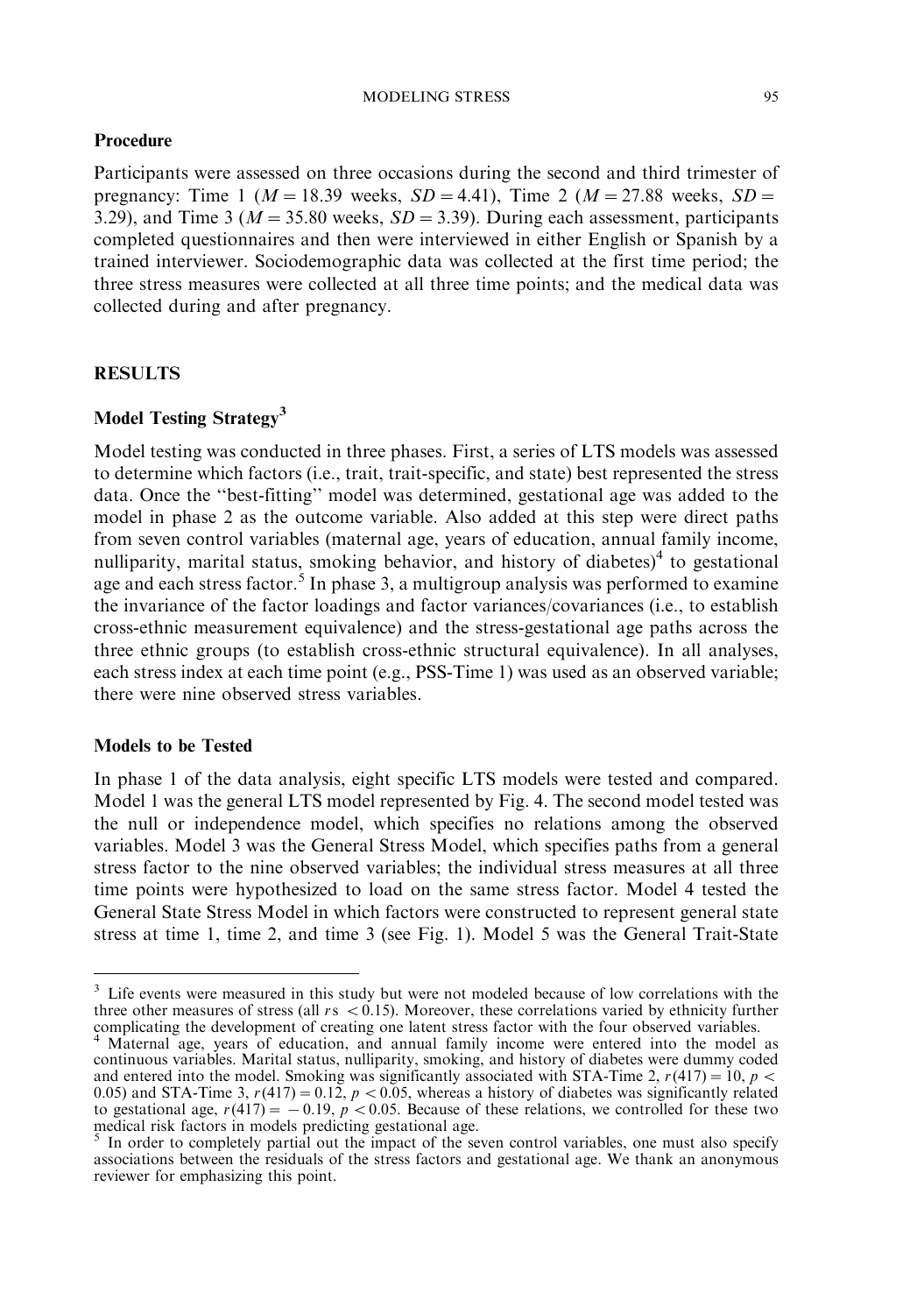Stress Model; this model is identical to Model 4 with respect to the construction of the state stress factors, but a trait stress factor which specified a path from this general trait (second-order) factor to each of the three general state factors was also specified (see Fig. 2). Model 6 was the Trait-Specific Stress Model; these factors were formed by using each time point as an indicator of its trait-specific factor (e.g., PSS-Time 1, PSS-Time 2, and PSS-Time 3 were indicative of the trait-specific PSS latent factor; and analogously for the STAI and the PSA. (see Fig. 3). Model 7 was the Trait-Specific and State Stress Model; this model was identical to Model 4 with respect to the general state factors, but three trait-specific factors from Model 6 were incorporated into the measurement model. Finally, Model 8 was the Correlated Factors Trait-Specific Model. This model is identical to Model 6 with the addition of correlations among PSS, STAI, and PSA latent factors.

#### Main Analyses

The zero-order correlations among the stress variables are presented in Table 1. There were significant positive correlations for the trait-specific correlations overtime points: among (a) PSS-Time 1, Time 2, Time 3; (b) STAI-Time 1, Time 2, Time 3; and (c) PSA-Time 1, Time 2, Time 3. There were also significant positive correlations for the state correlations: among (a) Time 1 PSS, STAI, and PSA; (b) Time 2 PSS, STAI, and PSA; and (c) Time 3 PSS, STAI, and PSA. However, the magnitude of the correlations between the PSS and PSA at each time point was much smaller than that of the PSS or PSA with the STAI.

For each model, covariance matrices were estimated with maximum likelihood estimation via EQS (Bentler, 1992). To test the fit of each model, the  $\chi^2$  likelihood ratio test was used. However, because this test is dependent on sample size, the comparative fit index (CFI; Bentler, 1990) and the root measure square residual (RMSR; see Hu and Bentler, 1999) were used as indices of descriptive fit. As suggested by Bentler, CFI values greater than 0.93 were used as indicators of well-fitting models. RMSR values of less than 0.08 were used as indicators of well-fitting models (Hu and Bentler, 1999).

A summary of the LTS models is presented in Table 2. The full LTS model (Model 1) fit well according to the descriptive fit index, however, one parameter was constrained at its lower bound and two parameters were linearly dependent on other parameters of the model. These conditions are indicative of poor-fitting models (see Bentler, 1992).

| Variable          | (2)     | $\left(3\right)$ | $\left( 4\right)$ | (5)     | (6)     | (7)     | (8)     | (9)     |
|-------------------|---------|------------------|-------------------|---------|---------|---------|---------|---------|
| $(1)$ PSS-Time 1  | $0.64*$ | $0.61*$          | $0.43*$           | $0.39*$ | $0.40*$ | $0.20*$ | $0.15*$ | $0.18*$ |
| $(2)$ PSS-Time 2  |         | $0.60*$          | $0.38*$           | $0.52*$ | $0.41*$ | $0.17*$ | $0.17*$ | $0.20*$ |
| $(3)$ PSS-Time 3  |         |                  | $0.35*$           | $0.41*$ | $0.53*$ | $0.26*$ | $0.21*$ | $0.29*$ |
| $(4)$ STAI-Time 1 |         |                  |                   | $0.60*$ | $0.50*$ | $0.47*$ | $0.33*$ | $0.32*$ |
| $(5)$ STAI-Time 2 |         |                  |                   |         | $0.59*$ | $0.37*$ | $0.45*$ | $0.40*$ |
| $(6)$ STAI-Time 3 |         |                  |                   |         |         | $0.33*$ | $0.31*$ | $0.45*$ |
| $(7)$ PSA-Time 1  |         |                  |                   |         |         |         | $0.56*$ | $0.56*$ |
| $(8)$ PSA-Time 2  |         |                  |                   |         |         |         |         | $0.68*$ |
| $(9)$ PSA-Time 3  |         |                  |                   |         |         |         |         |         |

TABLE 1 Correlations among Perceived Stress, State Anxiety, and Pregnancy-Specific Anxiety

Note: Trait-specific correlations are presented in bold; state correlations are underlined. PSS = Perceived Stress Scale; STAI = State Anxiety; PSA = Pregnancy-Specific Anxiety.  $*_{p}$  < 0.01.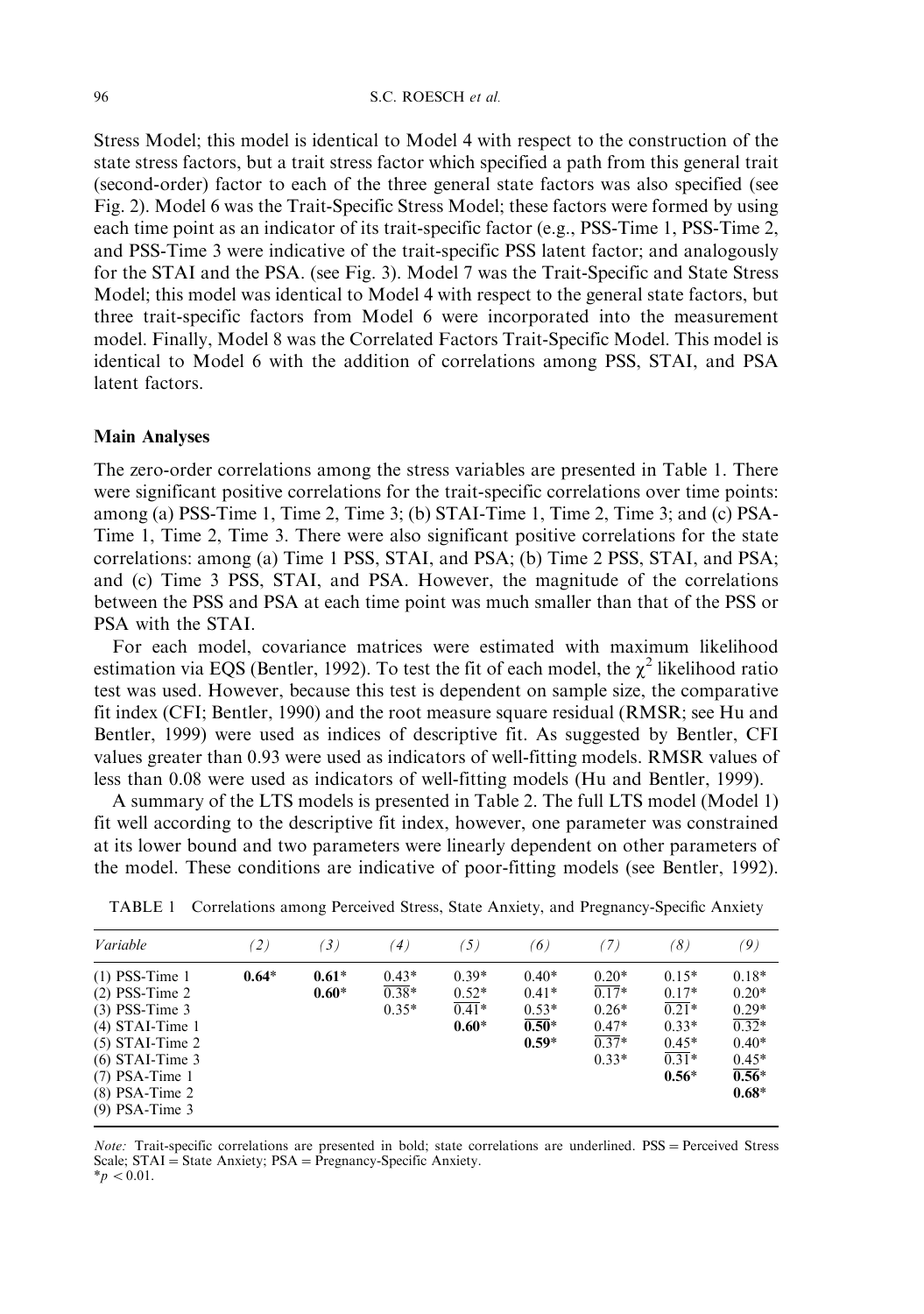#### MODELING STRESS 97

| Model            |                                                |         | dt | <i>CFI</i> | <i>RMSR</i> |
|------------------|------------------------------------------------|---------|----|------------|-------------|
| 1.               | Full LTS Model <sup>1</sup>                    | 31.87   | 15 | 0.99       | 0.03        |
| 2.               | Null Model                                     | 1761.84 | 36 | 0.00       | 0.38        |
| 3.               | General Stress Model                           | 602.01  | 27 | 0.67       | 0.12        |
| $\overline{4}$ . | General State Stress Model                     | 1113.98 | 27 | 0.37       | 0.34        |
| 5.               | General Trait-State Stress Model               | 596.90  | 24 | 0.67       | 0.13        |
| 6.               | Trait-Specific Stress Model                    | 452.11  | 27 | 0.75       | 0.25        |
| 7.               | Trait-Specific and State Stress Model          | 269.29  | 18 | 0.86       | 0.27        |
| 8.               | Correlated Factors Trait-Specific Stress Model | 149.65  | 24 | 0.93       | 0.04        |

TABLE 2 Indices of fit for each model

<sup>1</sup>Condition codes were given for this model, which is indicative of poor fit.  $CFI = \text{comparative fit index. RMSR} = \text{root mean square residual.}$ 

Models 2 through 7 also fit poorly (all CFIs well below 0.90). Model 8, however, fit well according to the descriptive indices. Moreover, this model fit significantly better than Model 7,  $\Delta \chi^2(6, N = 418) = 119.64$ ,  $p < 0.05$ , which was the "best-fitting" of the previous models. As shown in Fig. 5, all of the factor loadings and factor correlations for this model were large, positive, and significant ( $p < 0.05$ ). The factor correlations between the PSS and STA, and between the PSA and the STA were particularly strong. The factor correlation between the PSS and PSA was much smaller, suggesting that there is less similarity between these two measures of stress.

In phase 2 of the model analyses, direct paths from the latent trait-specific factors of Model 8 and the seven control variables to the outcome gestational age were specified. The trait-specific effects of the PSS, STAI, and PSA on gestational age were of substantive interest. Overall, this model fit reasonably well,  $\chi^2(57, N=418) = 203.34$ ,  $p < 0.05$ , CFI = 0.92, RMSR = 0.04. However, only the PSA had a significant effect on gestational age ( $\beta = -0.17$ ,  $p < 0.05$ ). Patients who reported higher levels of pregnancy-specific anxiety had shorter gestations. Neither PSS ( $\beta = -0.01, p > 0.05$ )



FIGURE 5 Trait-specific model of stress with correlated factors. Factor loadings and path coefficients are standardized (\* $p < 0.05$ ). Error terms are omitted for clarity.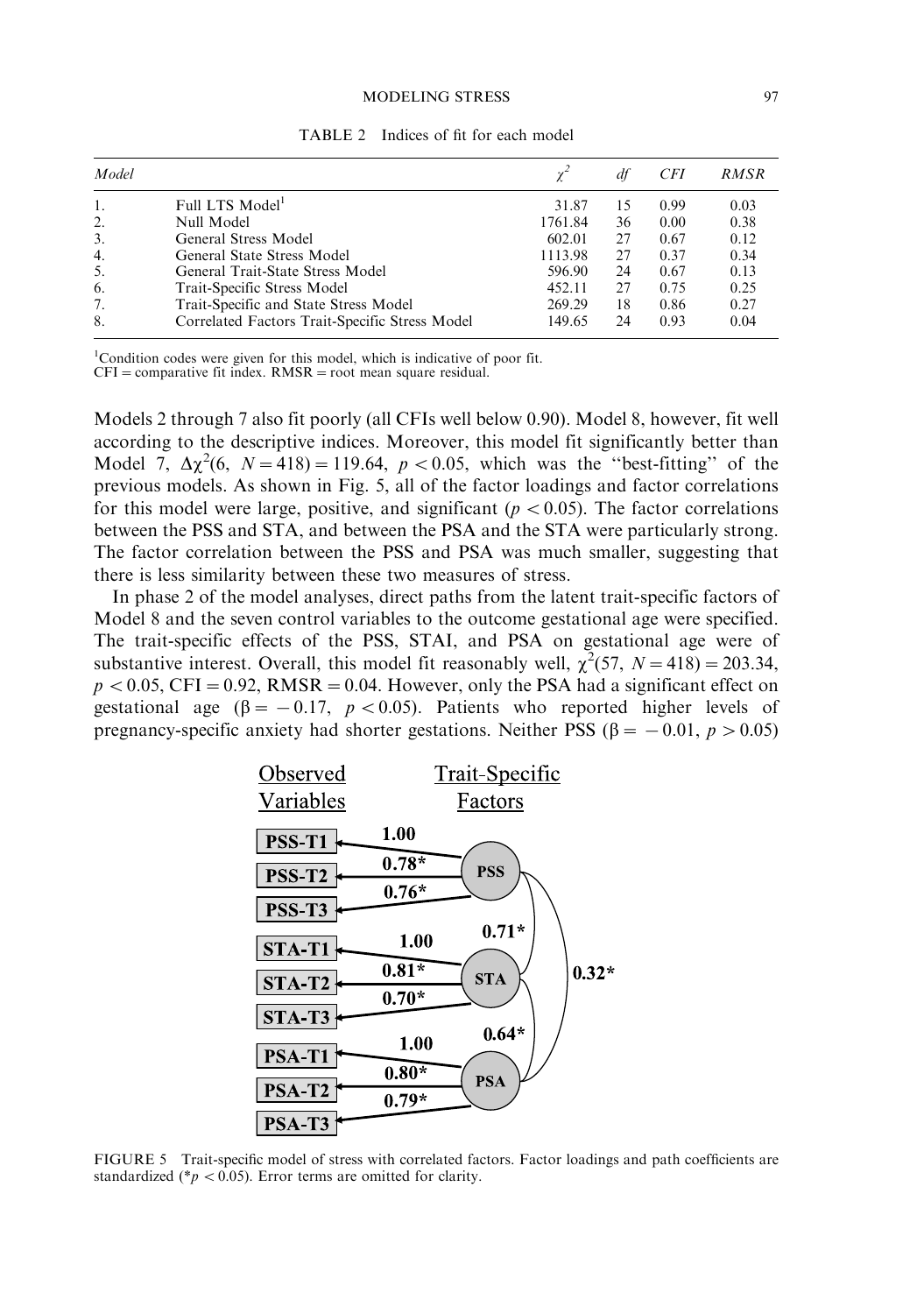nor STAI ( $\beta = 0.07$ ,  $p > 0.05$ ) were significantly associated with gestational age when all other relations were controlled for. The factor loadings and factor correlations remained significant ( $p < 0.05$ ) as shown previously in Fig. 5. In addition, among the control variables, only the history of diabetes variable was significantly related to gestational age ( $\beta = -0.13$ ,  $p < 0.05$ ), suggesting that individuals with a history of diabetes had shorter gestations.

In phase 3 of the model analyses, the invariance (equivalence) of the factor loadings, factor variances/covariances, and the stress-gestational age path across the three ethnic groups was simultaneously tested. The overall model continued to fit reasonably well,  $\chi^2(372, N=418) = 501.28, p < 0.05, CFI = 0.90, RMSR = 0.05.$  The unstandardized factor loadings (ranged from 0.96 to 1.17), factor variances (ranged from 0.49 to 0.63) and factor covariances (ranged from  $0.17$  to  $0.38$ ) were significant and equivalent across ethnic groups.<sup>6</sup> The structural path from PSA to gestational age increased slightly in magnitude (unstandardized path coefficient  $= -0.18$ ), remained significant ( $p < 0.05$ ), and was invariant across the three ethnic groups ( $p > 0.05$ ). The structural paths from PSS and STA to gestational age, respectively, remained nonsignificant but were invariant across the three ethnic groups.

# **DISCUSSION**

The results of the current study add to the growing body of literature indicating that maternal stress is an independent predictor of gestational age. Using a relatively new application of latent variable methodology, the results of this study extend existing findings by showing that specific components of stress (rather than general stress) and stress experienced at multiple time-points across the course of pregnancy are predictive of gestational age. Specifically, pregnancy-specific anxiety (and not perceived stress or state anxiety) experienced over the course of pregnancy was associated with shorter gestation after controlling for known risk factors. Moreover, both the measurement and substantive relations were invariant across three major ethnic groups (African-Americans, Latinos, non Hispanic Whites).

While previous stress and pregnancy studies have used a variety of specific composite measures of stress (see Lobel, 1994) or latent factors of general stress (e.g., Zambrana et  $al.$ , 1997) to predict birth outcomes, the current study developed a latent factor and a stress composite representing a pregnancy-specific anxiety component of stress, which was predictive of gestational age. This finding is consistent with previous research using indices of pregnancy-specific anxiety (Rini et al., 1999; Wadhwa et al., 1993). In these and the current study, pregnancy-specific anxiety represented a phenomenological stress factor (i.e., primarily affect) that is consistent with response-based definitions of stress (see Lobel and Dunkel-Schetter, 1990). Mothers' concerns about their own health, their baby's health, and the anticipated pain of labor and delivery are all indicative of these anxieties about the pregnancy and are predictive of birth outcomes.

<sup>6</sup> The Lagrange Multiplier test was used to evaluate the invariance of model parameters across groups. Probability levels *greater* than the traditional 0.05 were used as indicators that a target parameter was invariant across ethnic groups.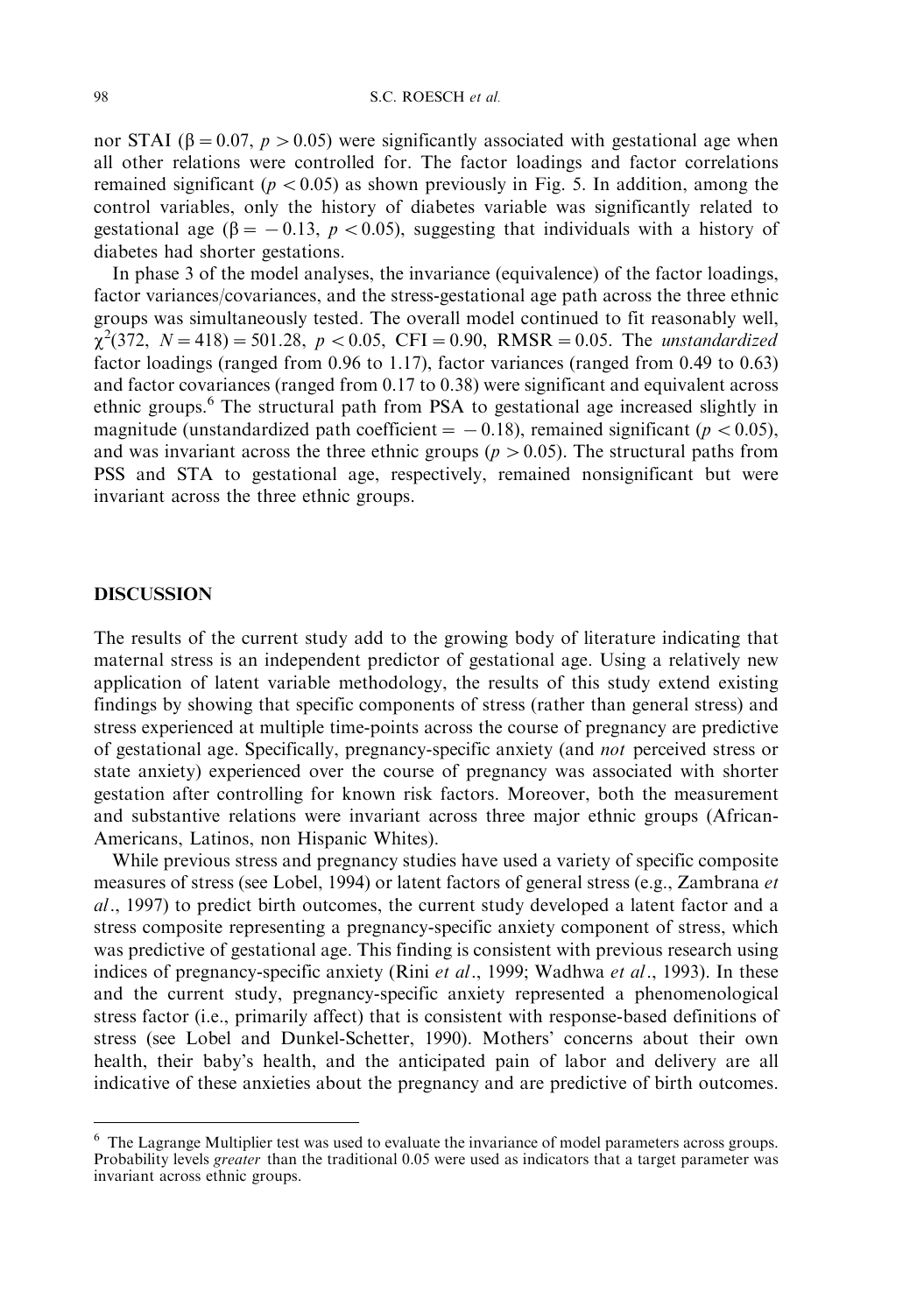Whether the origins of the anxiety are intrapsychic or based on the facts of pregnancy or both is not known.

Beyond the components of stress issue, the timing of stress in predicting gestational age was tested with stress across the course of pregnancy. That is, stress beginning as early as 18 weeks gestation and continuing through the third trimester (as represented by the trait-specific factor) was associated with shorter gestation. This finding suggests that stress experienced consistently across the course of pregnancy is a good predictor of gestational age. Methodologically this suggests that more complex multivariate and longitudinal models of the stress process need to be incorporated into health and medical research. However, a substantive comparison could not be made between the predictive ability of the trait-specific factor representing stress and a model that includes state stress, as the factors representing the latter did not fit well.

As the results of this study show, using latent stress factors and the LTS model has important empirical and conceptual benefits. Latent factors explicitly model the ''common'' variance of stress measures while relegating irrelevant variance (both systematic and random) to the error term, so that this error does not impact substantive predictions. This approach conceptually and empirically enhances not only the measurement of stress, but also the associations between stress factors and other target factors or variables. In the current study, there were no significant zero-order correlations between the individual stress variables and gestational age. Moreover, when a pregnancy-specific anxiety composite was created by simply averaging PSA scores across the three time points, the relation between pregnancy-specific anxiety and gestational age was not significant. However, when the commonality among pregnancyspecific anxiety at Time 1, Time 2, and Time 3 was modeled in the form of a latent factor, the pregnancy-specific anxiety significantly predicted gestational age. By forming this latent factor, the pregnancy-specific anxiety and gestational age relation is disattenuated from measurement error and thus this relation is a good approximation of the ''true'' population value (see Bollen, 1989). If a latent stress factor had not been used, we would have concluded that a significant relation was not evident, when in actuality this relation was underestimated due to error variance. This latter conclusion would have been misleading.

The value of latent factors is further realized when incorporated into LTS models. The LTS model provides a broader conceptualization of how stress is defined and how it operates at single and over multiple time points. From this model, latent factors that represent general stress at specific time points, general stress across time points, and stress components across time points can be created. Thus, the conceptual similarity and dissimilarity between measures of stress can be explicitly compared. From this comparative analysis, the ''best'' representation of stress can be statistically determined. Once this representation is determined, the stress factors from this model can be assessed for their predictive ability with respect to birth outcomes or health-related variables in general.

It is of considerable interest that the full LTS model did not fit well in the current study. In short, in the full LTS model the extraction of state factors failed because of (a) the high correlation among the measures of the three trait-specific factors and (b) the low correlations between the individual measures of perceived stress and pregnancyspecific anxiety at each time-point. With respect to the former, the three individual stress measures were strongly correlated with their own measure overtime (see Table 1).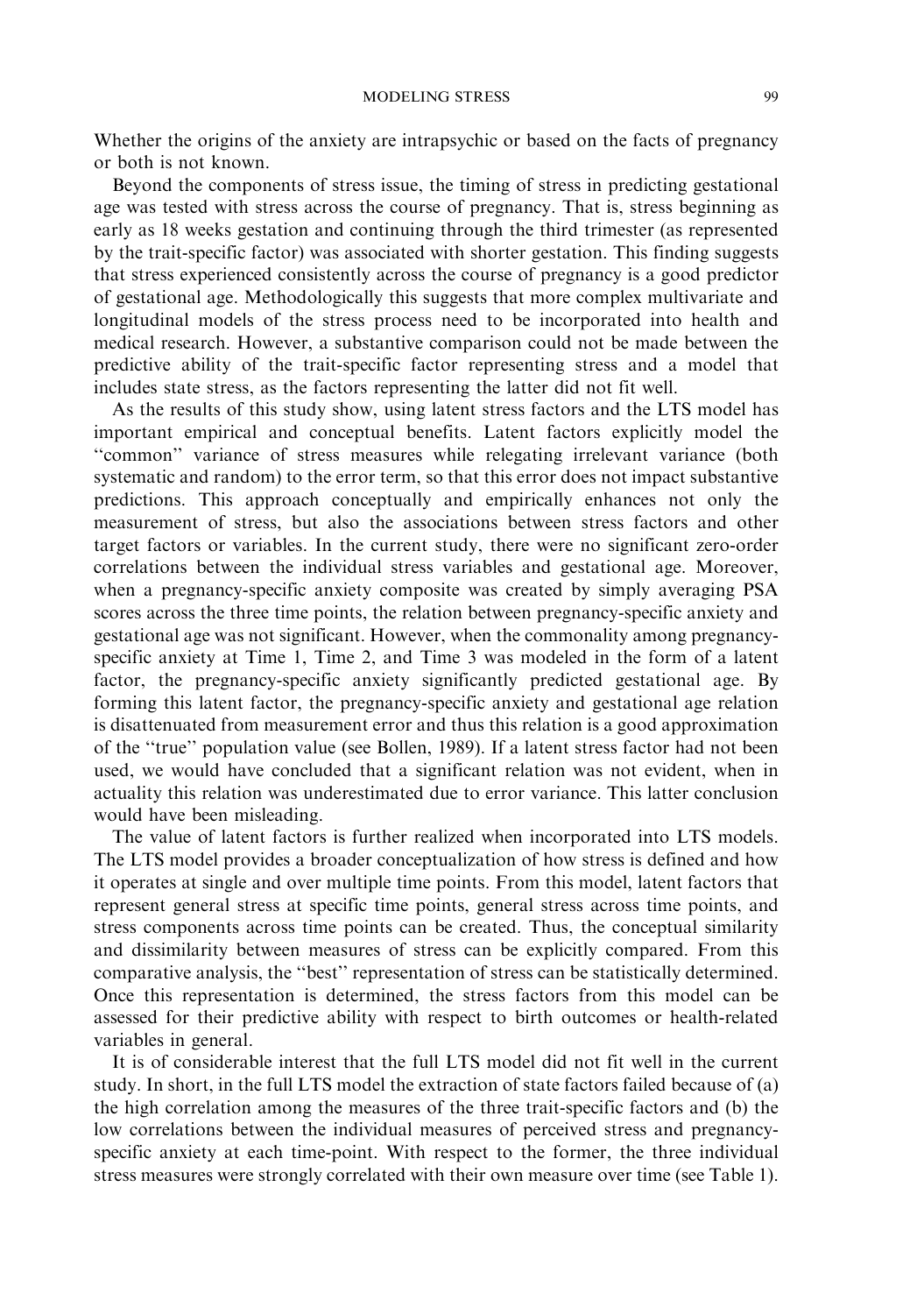However, the correlation between the measures of perceived stress and pregnancyspecific anxiety at each time-point was low, thus making it difficult for the general state factors in the full LTS model to be correctly specified. Moreover, the second-order general trait stress factor had very little variance to predict in the already misspecified state factors. The trait-specific variation of the LTS model does, however, capture stress for our target population. The stress that this population experienced, while response-based, is specific to the anxieties that pregnant women experience. The general perceptions of stress (as measured by the Perceived Stress Scale) and their general feelings of anxiety (as measured by the State Anxiety Scale) appear to be secondary and weakly related to the concerns that they have about the birth of their child.

As usual, this study's results have methodological and substantive limitations. First, the indices of stress were appraisal- and emotion-based. While we attempted to incorporate a life events measure in modeling the general stress factor, the associations with measures of perceived stress, state anxiety, and pregnancy-specific anxiety were exceedingly low. Thus the life events orenvironmental component of stress was not part of the final analyses. Clearly more research to establish the factorial validity of latent stress measures is needed. It should be noted, however, that some researchers (see Cohen et al., 1995) believe that environmental stressors are theoretically-distinct from response-based measures of stress, and therefore should not be modeled as measures of the same latent variable.<sup>7</sup>

Second, on a substantive level, the small percentage of women who delivered preterm (only 4.5% of the women;  $n = 19$ ) precluded us from running the LTS models on this dichotomy. Thus the clinical significance of the findings cannot be determined. Finally, while we controlled for a number of demographic variables, sample characteristics, and medical risk factors, it might be the case that lifestyle factors could also explain shorter gestations. We did, in fact, control for smoking in the current study, but other lifestyle factors such as physical activity and alcohol/drug could also be related to gestational age. Our results could also be biased due to the exclusion criteria imposed in the current study. There were significant differences between the analysis sample and women who were excluded. These differences included significantly longer gestational ages for the analysis sample and significantly lower stress levels for the excluded women. The results of this study should be viewed with caution in light of these findings.

In conclusion, this study highlights the importance of studying specific time periods during which stress may influence birth outcomes and the particular components of stress that influence these outcomes. By incorporating latent factors representing the timing aspects of stress and the various components of stress, a clearer model of the stress and pregnancy model can be developed. In addition, other known risk factors can be incorporated within the framework of these models. Using LTS methodology, we were able to show that women who experience higher levels of pregnancy-specific anxiety (rather than general stress, perceived stress, or state anxiety) across their pregnancy (rather than at critical time points during pregnancy) delivered their babies earlier.

 $7$  We thank an anonymous reviewer for bringing this important point to our attention.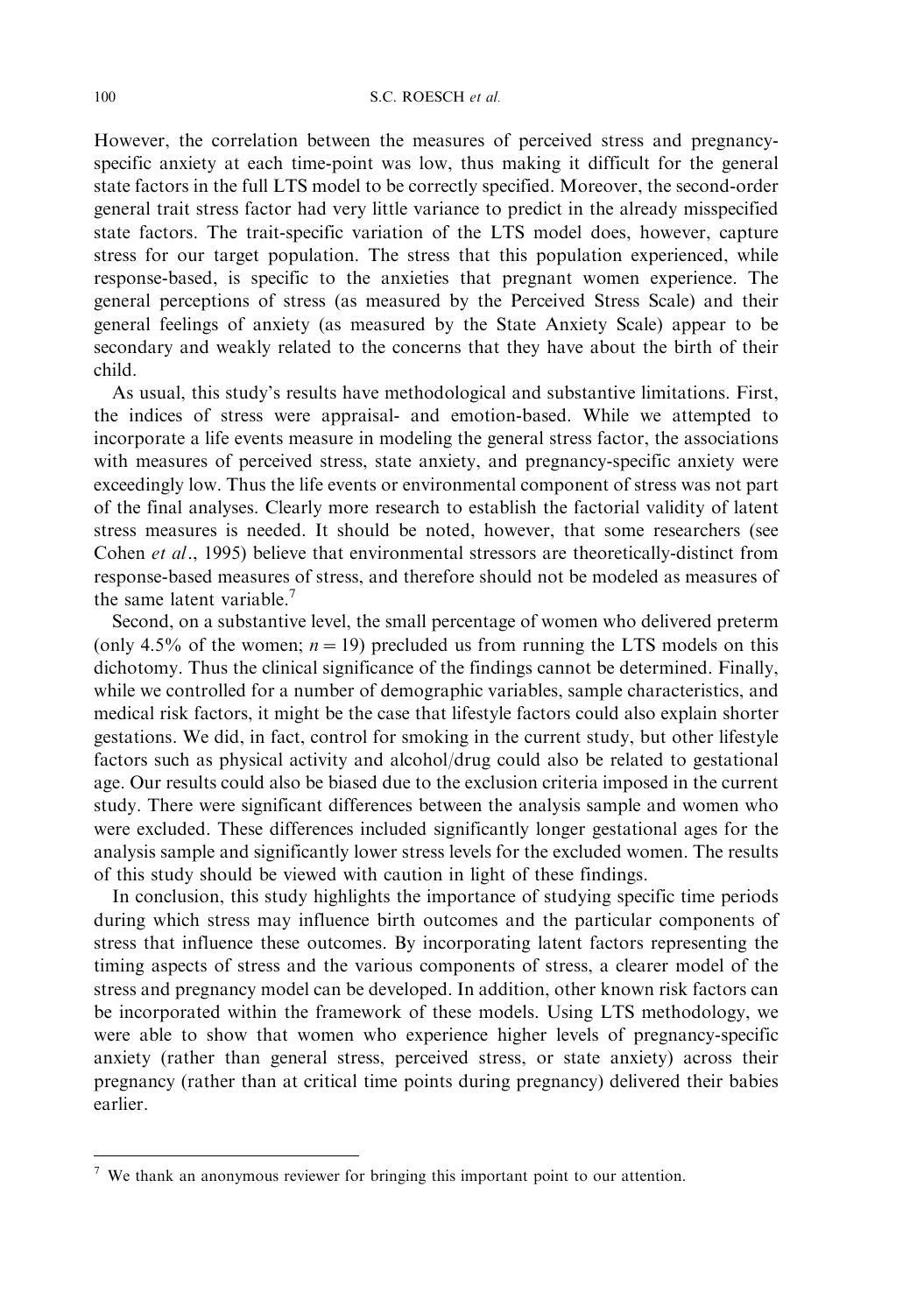#### MODELING STRESS 101

# Acknowledgements

Many thanks to Nancy Collins, Regan Gurung and Chris Rini for their helpful comments on previous drafts of this manuscript. The research was supported by NICHHD grants from the National Institute of Health (R01 HD29553 and R01 HD 28413) to Calvin Hobel, M.D. and Christine Dunkel-Schetter, Ph.D. The first author was supported by a Health Psychology Training Grant from the National Institute of Mental Health (MH 15750). Please address correspondence with regards to this article to either Scott C. Roesch, Ph.D., Department of Psychology, San Diego State University, 5500 Campanile Drive, San Diego, CA 92182-4611, scroesch@sciences.sdsu.edu or Chris Dunkel Schetter, Ph.D., Department of Psychology, UCLA, Los Angeles, CA 90095-1563.

# References

- Bentler, P.M. (1990). Comparative fit indexes in structural models. *Psychological Bulletin*, **107**, 238–246.
- Bentler, P.M. (1992). EQS structural equations program manual. Los Angeles, CA: BMDP Statistical Software.
- Bollen, K.A. (1989). Structural equations with latent variables. Wiley, New York, NY.
- Cohen, S., Kamarck, T. and Mermestein, R. (1983). A global measure of perceived stress. Journal of Health and Social Behavior,  $24$ ,  $385-396$ .
- Cohen, S., Kessler, R.C. and Underwood Gordan, L. (1995). Strategies for measuring stress in studies of psychiatric and physical disorders. In: Cohen, S., Kessler, R.C. and Underwood Gordon, L. (Eds.), Measuring Stress, pp. 3-26. Oxford University Press, New York, NY.
- Dumenci, L. and Windle, M. (1996). A latent trait-state model of adolescent depression using the Center for Epidemiologic Studies-Depression scale. Multivariate Behavioral Research, 31, 313-330.
- Dunkel-Schetter, C., Wadhwa, P. and Stanton, A.L. (2000). Stress and reproduction: introduction to the special section. Health Psychology, 19, 507-509.
- Flack, J.M., Amaro, H., Jenkins, W., Kunitz, S., Levy, J., Mixon, M. and Yu, E. (1995). Panel I: Epidemiology of minority health. Health Psychology, 14, 592-600.
- Hedegaard, M., Henriksen, T.B., Sabroe, S. and Secher, N.J. (1993). Psychological distress in pregnancy and preterm delivery. British Medical Journal, 307, 234-239.
- Hoffman, S. and Hatch, M.C. (1996). Stress, social support and pregnancy outcome: A reassessment based on recent research. Paediatric and Perinatal Epidemiology,  $10$ ,  $380-405$ .
- Hoffman, S. and Hatch, M.C. (2000). Depressive symptomatology during pregnancy: Evidence foran association with decreased fetal growth in pregnancies of lower social class women. Health Psychology, 19,  $535 - 543$ .
- Hu, L. and Bentler, P.M. (1999). Cutoff criteria for fit indexes in covariance structure analysis: Conventional criteria versus new alternatives. Structural Equation Modeling,  $6$ ,  $1 - 55$ .
- Istvan, J. (1986). Stress, anxiety, and birth outcomes: A critical review of the evidence. Psychological Bulletin, 100,  $331 - 348$ .
- Kenny, D.A. and Zautra, A. (1995). The trait-state-error model for multiwave data. Journal of Consulting and Clinical Psychology,  $63$ ,  $52-59$ .
- Lobel, M. (1994). Conceptualizations, measurement, and effects of prenatal stress on birth outcomes. Journal of Behavioral Medicine, 17, 225-272.
- Lobel, M. and Dunkel-Schetter, C. (1990). Conceptualizing stress to examine effects on health: Environmental, perceptual, and emotional components. Anxiety Research, 3, 213-230.
- Lobel, M., Dunkel-Schetter, C. and Scrimshaw, S.C.M. (1992). Prenatal maternal stress and prematurity: A prospective study of socioeconomically disadvantaged women. Health Psychology,  $11$ ,  $32-40$ .
- Moore, M.L., Meis, P., Jeffries, S., Ernest, J.M., Buerkle, L., Swain, M. and Hill, C. (1991). A comparison of emotional state and support in women at high and low risk for preterm birth with diabetes in pregnancy, and in non-pregnant professional women. Journal of Perinatal Psychology,  $6$ , 109-127.
- Paarlberg, K.M., Vingerhoets, A.J.J.M., Passchier, J., Dekker, G.A. and Van Geijn, H.P. (1995). Psychosocial factors and pregnancy outcome: A review with emphasis on methodological issues. Journal of Psychosomatic Research, 39, 563-595.
- Peacock, J.L., Bland, J.M. and Anderson, H.R. (1995). Preterm delivery: effects of socioeconomic factors, psychological stress, smoking, alcohol, and caffeine.  $BMJ$ , 311, 531–535.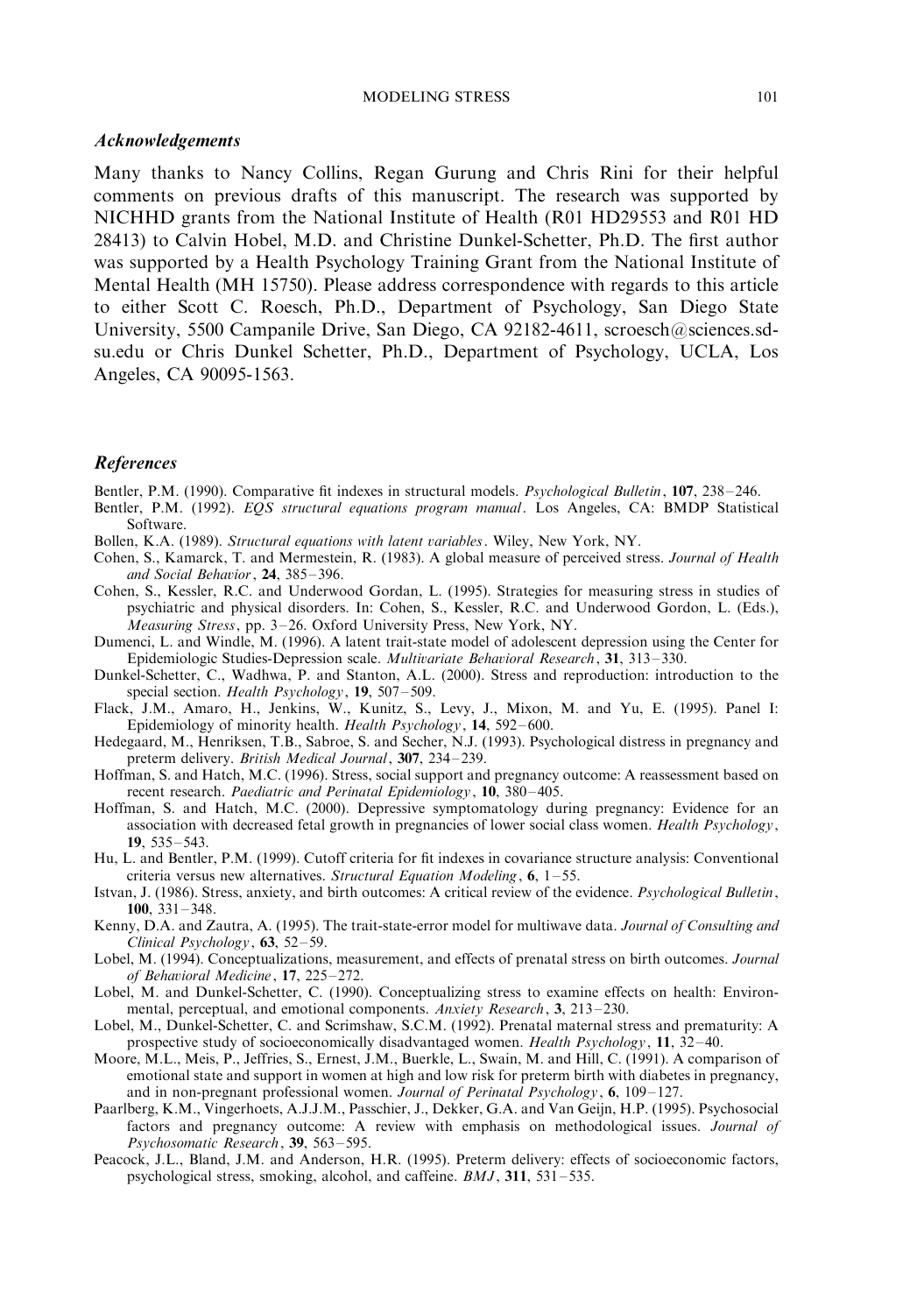- Rini, C.K., Dunkel-Schetter, C., Wadhwa, P.D. and Sandman, C.A. (1999). Psychological adaptation and birth outcomes: The role of personal resources, stress, and sociocultural context during pregnancy. Health Psychology,  $18$ ,  $333-345$ .
- Schmitt, M.J. and Steyer, R. (1993). A latent state-trait model (not only) for social desirability. Personality and Individual Differences,  $14$ ,  $519-529$ .
- Schneider, M.L. and Coe, C.L. (1993). Repeated social stress during pregnancy impairs neuromotor development of the primate infant. Journal of Developmental and Behavioral Pediatrics,  $14$ ,  $81-87$ .
- Senguin, L., Potvin, L., St-Denis, M. and Loiselle, J. (1999). Socio-environmental factors and postnatal depressive symptomatology: A longitudinal study. Women and Health, 29, 57-72.
- Spielberger, C.D. (1983). Manual for the State-Trait Anxiety Inventory. Consulting Psychologists Press, Inc., Palo Alto, CA.
- Wadhwa, P.D., Sandman, C.A., Porto, M., Dunkel-Schetter, C. and Garite, T.J. (1993). The association between prenatal stress and infant birth weight and gestational age at birth: A prospective investigation. American Journal of Obstetrics and Gynecology, 169, 858-865.
- Zambrana, R.E., Scrimshaw, S.C.M., Collins, N. and Dunkel-Schetter, C. (1997). Prenatal health behaviors and psychosocial risk factors in pregnant women of Mexican origin: The role of acculturation. American Journal of Public Health,  $87$ ,  $1022-1026$ .